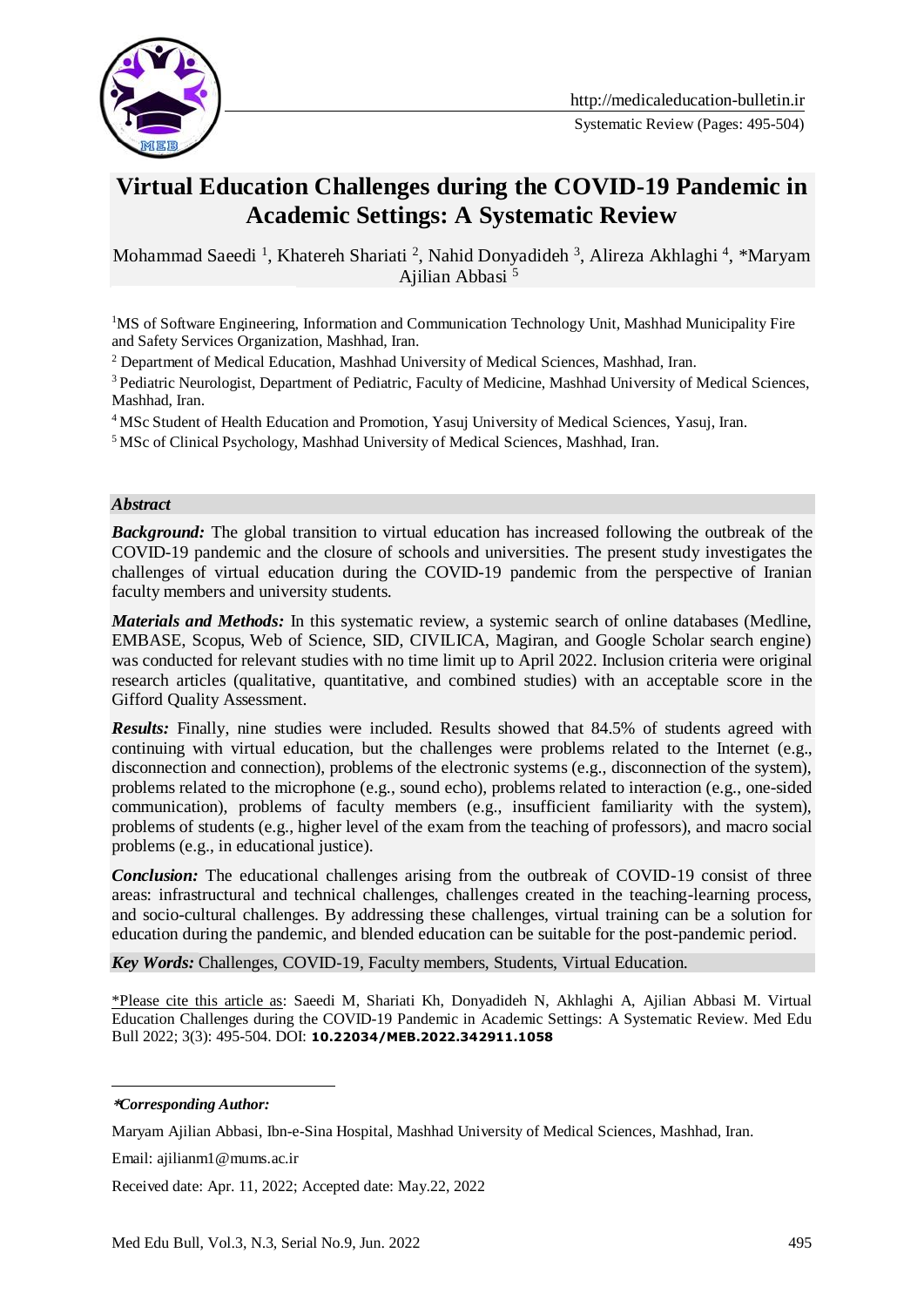# **1- INTRODUCTION**

 The COVID-19 disease was first diagnosed in December 2019 in Wuhan, China, with symptoms similar to pneumonia and has since spread exponentially worldwide. On March 11, 2020, the World Health Organization (WHO) declared the disease a pandemic (1-4). The COVID-19 pandemic has created fundamental challenges in all sections of society, and its consequences will remain for a long time  $(5, 6)$ . This pandemic is considered by many as a turning point in modern human history, and they divide the history of the world into two periods, before and after the COVID-19. The pandemic has also affected education, with most schools and universities being forced to close due to the spread and infectivity of COVID-19 and changing their methods from face-toface education to online and virtual education (7-11). E-learning prevented education from suspension during an outbreak. The use of offline and online electronic applications is currently increasing (12, 13). Online education allows teachers and learners to learn and teach in any place and time (14, 15).

This is also true for higher education in Iran, and face-to-face classes have changed to virtual education in response to the new conditions (16). At first, virtual training was provided irregularly. Over time, universities were required to use the NAVID learning software and platforms such as Adobe Connect, Skyroom, and Bigblue as a centralized training system, and virtual education became a regular teaching method in universities (17, 18). This rapid transformation from face-toface to online teaching created controversy among scientists in this regard (19). The new conditions have also created further challenges for universities and students. It is necessary to evaluate this new education method extensively and from all aspects

and recognize its challenges and shortcomings. This study reviews the challenges of virtual education during the COVID-19 pandemic from the perspective of Iranian faculty members and university students.

# **2- MATERIALS AND METHODS**

### **2-1. Data sources**

 The Preferred Reporting Items for Systematic reviews and Meta-Analyses (PRISMA) checklist was used as a template for this review (20). A systemic search of electronic databases Medline (via PubMed), Scopus, Web of Science, EMBASE, SID, Magiran, CIVILICA, and Google Scholar search engine was conducted with Mesh keywords, including "Virtual learning, Virtual education, Elearning, Web-based learning, Online learning, Online class, Teachers, Professors, Students, University students, Academic students, Iran, COVID-19, Coronavirus, Challenge, and Limitation", with no time limit up to April 2022. The search was performed independently and in duplication by two reviewers, and any disagreement was solved by the supervisor.

# **2-2. Inclusion criteria**

Criteria for entry of articles were original research articles (quantitative, qualitative, and mixed methods), participating Iranian professors (faculty members), and university students, and the language of the article was Persian and English.

# **2-3. Exclusion criteria**

Exclusion criteria were the lack of access to the full version of the article, the low quality of the study based on Gifford criteria (21), and the lack of e-learning challenges during the COVID-19 in the findings section of the article. Pilot, preliminary, and case report studies were not included due to the limited sample size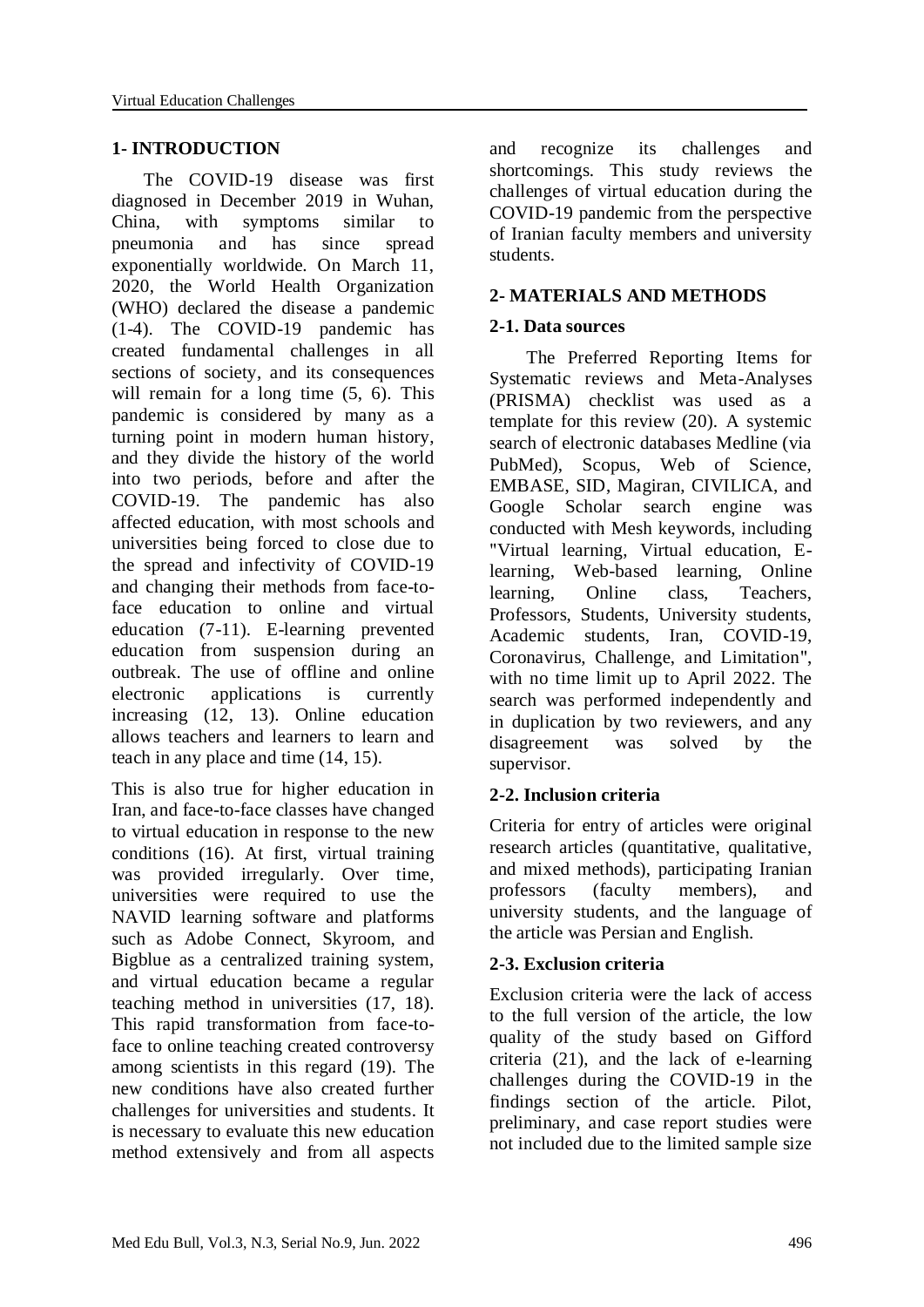and higher risk of bias. Review articles and systematic reviews also were excluded.

### **2-4. Study selection**

Database search was performed for the relevant studies, abstracts of the studies were screened to identify eligible studies, full-text articles were obtained and assessed, and a final list of selected studies was made. This process was performed independently and in duplication by two reviewers, and any disagreement was resolved by a third reviewer. References were organized and managed using EndNote software (version X8).

# **2-5. Data collection**

A form was developed and followed for each study. The data collected by the two reviewers were combined and compared for accuracy, and any discrepancies were solved by a third reviewer.

#### **2-6. Risk of bias**

The risk of bias was assessed based on the Gifford criteria (21) by two reviewers independently and in duplication, and any discrepancies were resolved by a third

reviewer. Articles were evaluated on a two-point scale (zero and one) based on the criteria provided by Gifford et al. for quantitative studies (6 criteria), qualitative (11 criteria), quasi-experimental (8 criteria), and experimental (7 criteria). These criteria included transparency in the expression of the problem and the need for research, methodology and correct sampling, how to report findings, and interpretation of results. The cut-off point for removing the article for quantitative studies was 4 and less; for experimental and quasi-experimental studies, 6 or less; for qualitative studies, 8 or less.

# **2-7. Synthesis of results**

Due to the difference in the included studies, study designs, lack of control groups in some studies, and small sample size, a meta-analysis was not conducted.

# **3- RESULTS**

 Due to the difference in the included studies, study designs, lack of control groups in some studies, and small sample size, a meta-analysis was not conducted.



**Fig.1**: PRISMA Flowchart.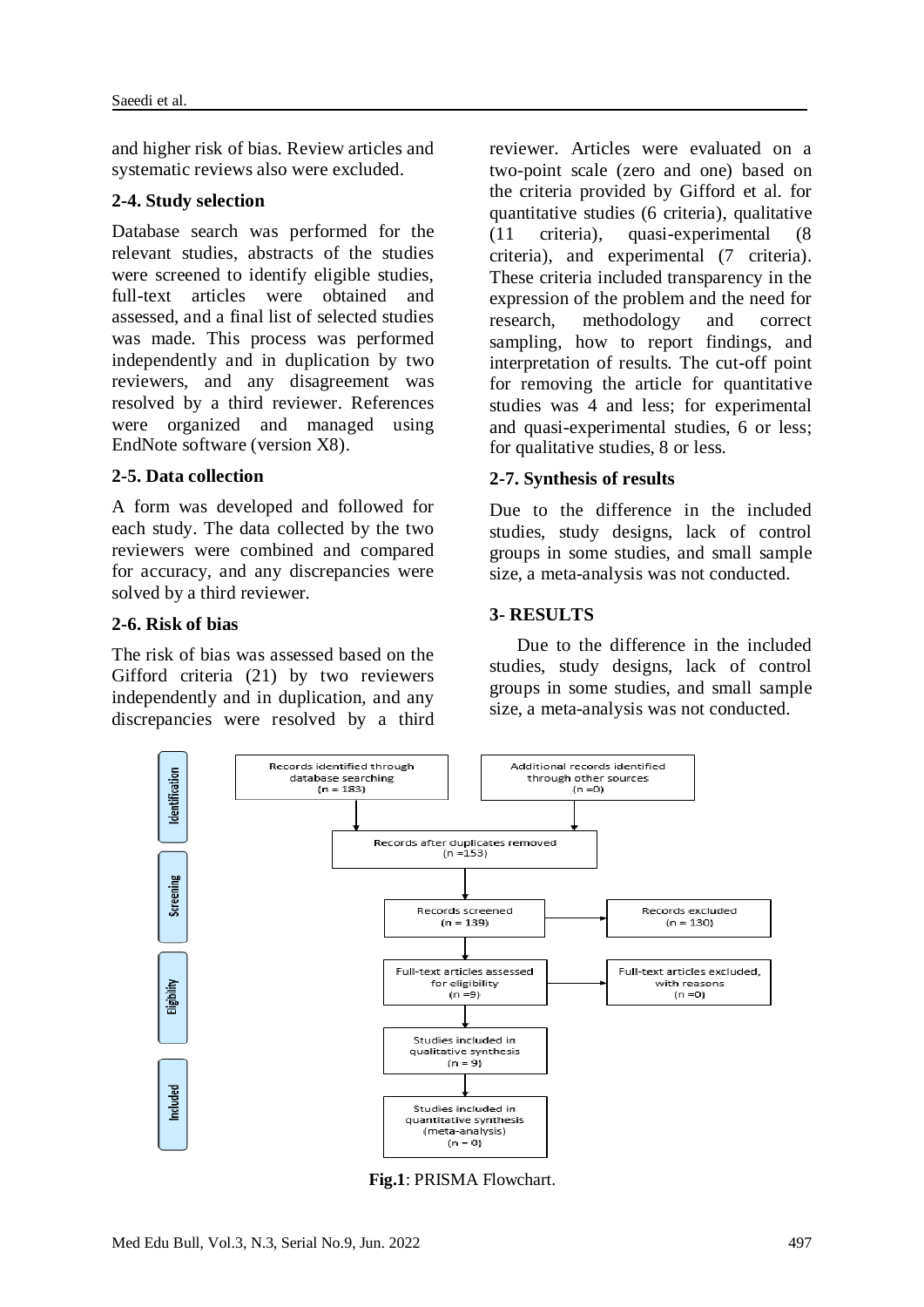**1.** A qualitative study using content analysis in 2020 assessed the educational harms and challenges of COVID-19. The results showed that the educational challenges caused by the outbreak of COVID-19 in Iran include the following:

a) Infrastructure and technical challenges, including;

- Lack of access to e-learning for some learners, especially in deprived regions, and inequality in educational opportunities;

- The high cost of the Internet for many families;

- Slow internet speed.

b) Challenges created in the teachinglearning process, including:

- Difficulty in assessing the learning and depriving the teachers of supervisory power;

- Ineffective educational content and exams;

- Poorer academic performance of some learners due to not taking virtual education seriously.

c) Socio-cultural challenges, including:

- Some learners depend on the Internet and the cyberspace;

- Using the content of others;

- Using the software as an advertising tool (22).

**2.** A qualitative study was conducted through interviews with university professors and school teachers via WhatsApp, Telegram, e-mail, telephone, and face-to-face conversations to examine the e-learning experience in Iran and its challenges, barriers, and opportunities. The results based on the reports and inferences and perceptions of the teachers' experience with e-learning and the electronic teaching systems pointed to four types of encounters:

1) In the beginning, there is confusion about how to use the technology, how to act in the virtual classroom, and how learners interact in an uncertain environment filled with fear of COVID-19.

2) The second encounter is to go into details, e.g., how to use the camera and new tools, how to look into the camera and the screen, how to move before the camera, what to say and not to, and how to receive feedback.

3) Next come questions on how virtual actions and behavior are, how to create excitement, how to express dissatisfaction, what the differences and similarities between the virtual environment and the conventional classroom are, and what is expected of the learners and the teacher, and what the role of network and software support is.

4) Then, gradually, things become clear: problems, obstacles, and opportunities arise more vividly, and the teaching methods come to test. The emergence of different learning management systems (LMSs), and tools of university education (e.g., webinars) further the connection between education and technology (23).

**3.** A qualitative study in 2020 examined the faculty members' experiences with virtual education opportunities and challenges during the COVID-19 pandemic through 11 semi-structured interviews with professors of Alborz University of Medical Sciences. The qualitative content analysis extracted two main categories: individual barriers to the effectiveness of e-learning with subcategories of personality traits and family factors; and organizational management with subcategories of infrastructure, management and leadership, training and supervision, ethics and law, and evaluation (24).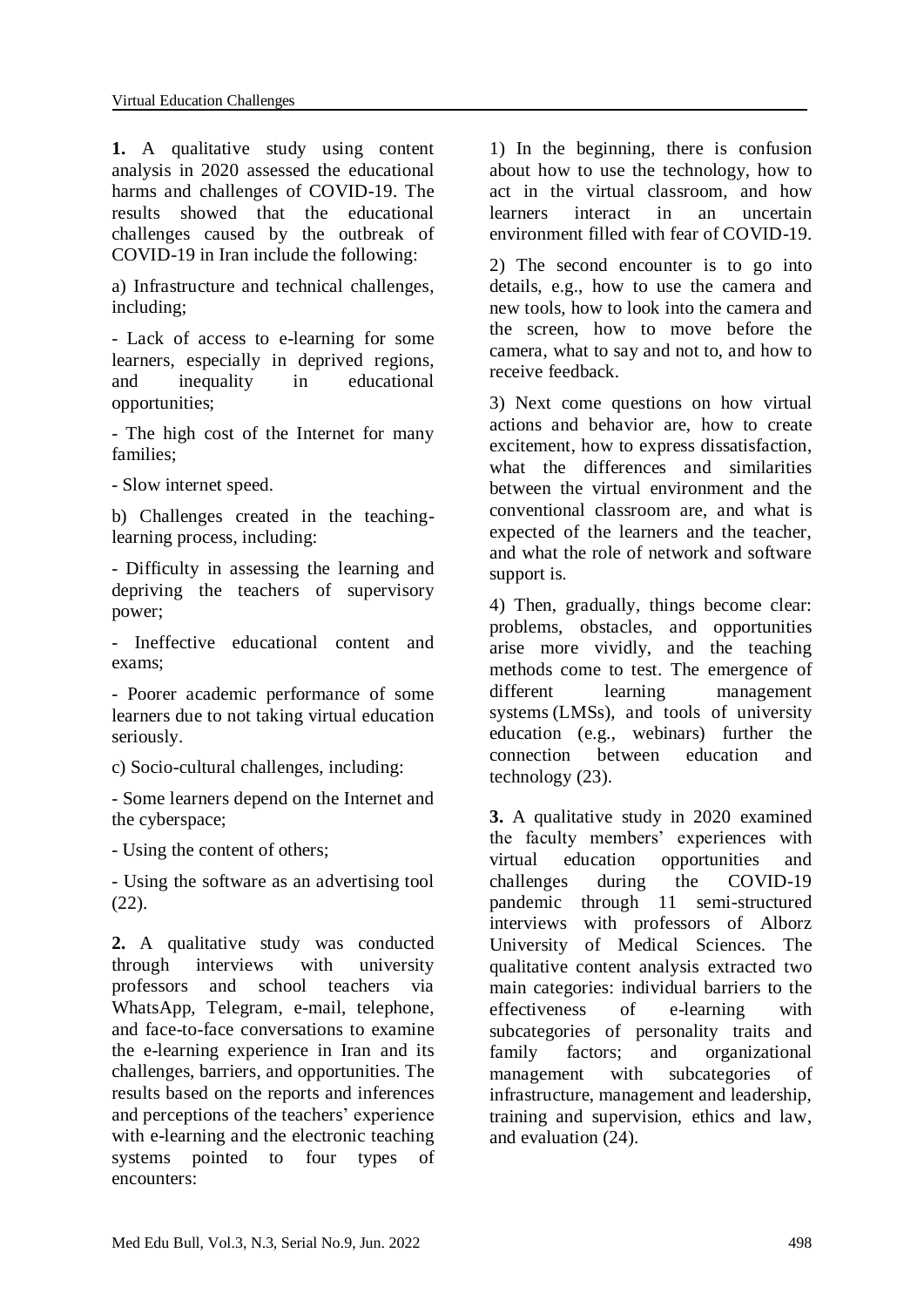**4.** A qualitative-analytical study on students of Jahrom University of Medical Sciences examined their perceptions and demands of virtual education. The results showed that a primary challenge mentioned by students was the lack of proper infrastructure for virtual education, including sending large content volumes at inappropriate times, lack of quality and interactive content in some courses, inconsistent content, poor quality of educational content, lack of simulation of educational content with face-to-face classes, and aggregation of educational content near the exams. The high cost of personal internet, the shortcomings of the virtual education system, the higher level of the test than teaching, the defects of the test system, and the inefficient evaluation method were some of the concerns expressed by students (25).

**5.** A cross-sectional study was performed on 90 medical students of Bushehr University of Medical Sciences, aimed to investigate the opinions of medical students about the quality of virtual education during the COVID-19 pandemic. The results showed that 84.5% of students agreed with holding virtual education sections, but two-thirds of the students were dissatisfied with the technical and infrastructural problems during online sections, as well as homework and questions (26).

**6.** A qualitative study with a phenomenological approach used 13 semistructured interviews with undergraduate, graduate, and doctoral students of the University of Tehran to investigate the problems of e-learning following the prevalence of coronavirus. The results showed that some of the problems were related to Internet infrastructure and some to students and professors. Some examples are:

- Problems related to the Internet (low Internet speed, high costs, disconnection and connection of the network, and problems with Internet access and domain);

- Problems of the electronic system (system connecting, disconnecting, and reconnecting, the problems with leaving the system, low voice quality, system limitations, problems with loading the files, outdated electronic learning systems);

- Microphone problems (sound echo, manual microphones, and problems with microphone connection, inconsistent sounds, and interference in sounds);

- Problems related to interaction (poor interaction in virtual classes, one-way communication, predictable content, invisible body language, and unrecognizable tone of people in the text);

- Teacher problems (little attention to elearning, poor familiarity with the system, lack of training of professors, low creativity in virtual classes, excessive volume of assignments, inappropriate time management, attendance problems, and low understanding between student and professor);

- Student problems (inability to use the system, inability to download related files, and inability to establish communication skills);

- Social problems (educational justice, lack of practical courses, and absence of orientation classes for professors and students) (27).

**7.** A cross-sectional study on 60 faculty members of Bushehr University of Medical Sciences investigated the opinions of university professors about online teaching during the COVID-19 pandemic. The results showed that 40% of the professors rated the access to online and technical support as inappropriate, and 28.3% stated that the training provided by the university officials for working with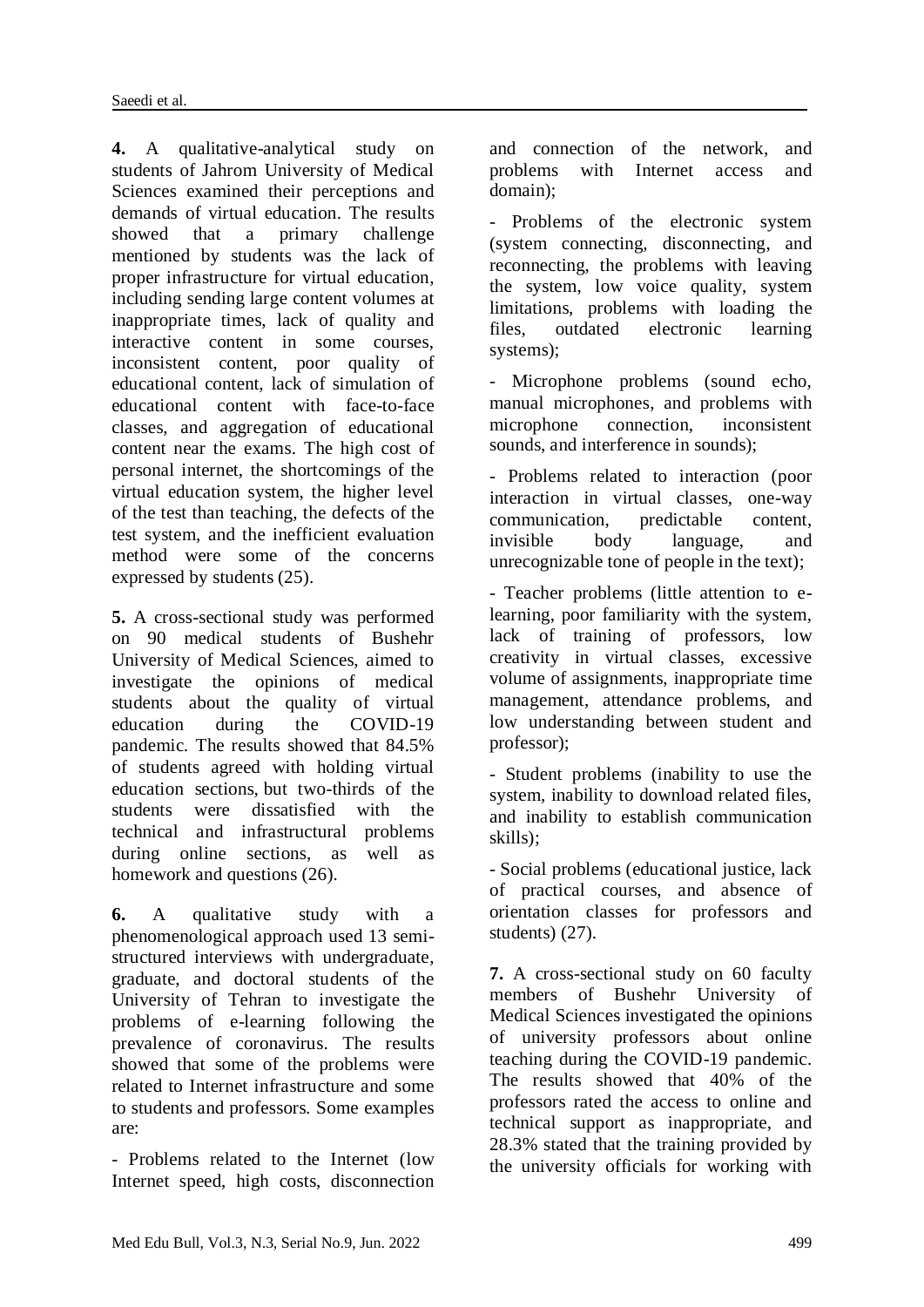online systems is insufficient. Moreover, 45% of the professors were dissatisfied with the low speed of the Internet and its frequent unavailability (28).

**8.** A qualitative study used semi-structured interviews with 14 professors and 66 students to analyze the opportunities and challenges of e-learning in the post-COVID-19 period. The results showed that the primary evaluation methods of students' learning during the outbreak of the coronavirus (virtual education) were face-to-face exams, virtual written exams, virtual oral exams, oral questions and answers, virtual presentations, electronic portfolios, and multiple evaluations.

- The challenges of traditional face-to-face exams include increasing the risk of COVID-19 disease, increasing the costs for people and the government, higher social dissatisfaction, distrust of university performance, criticism of university performance, and the possibility of fraud and obtaining the answers via virtual networks, sometimes even by the whole classroom.

- The challenges of virtual written exams include the impossibility of observing the respondent (another person may answer the questions instead of the student), the possibility of network disconnection and power outage during the exam, lack of timely response due to low Internet speed, and not having access to a wellfunctioning Internet connection.

- The challenges of virtual oral exams include being time-consuming (especially for crowded classes), test-taker fatigue, the possibility of varying scores for the same answers, unfair distribution of questions among learners (some learners may receive simpler questions and others more complex ones), lower opportunity to answer, think, and recall, increased anxiety and stress, poor objectivity, validity, and reliability of written exams, the Halo effect (the effect of student appearance, strength,

and expression on grading), poor Internet connection and the disruption of audio and video quality, Internet costs, and lack of internet access for some students, especially in disadvantaged areas.

- The challenges of oral questions and answers include being time-consuming (especially in crowded classes), poor Internet connection and audio and video quality, difficulty in grading some learners (disrupting the teacher's focus on presenting the educational content), unfair distribution of simple and complex questions among students, little opportunity to answer, think and recall the subjects, weakness of objectivity, validity, and reliability, and the Halo effect.

- The challenges of virtual presentations are being time-consuming (especially in crowded classrooms), poor Internet connection and audio and video quality, inapplicability in some courses, lack of face-to-face communication, excessive dependence on technology and the Internet, isolating some students, and forcing students to sit at computer systems. Disorganized and poor presentations do not motivate learners to do scientific research and present, wasting class time and leading students to do presentations only to receive a grade.

- Challenges against using e-portfolios include the possibility of cheating and copying, the impossibility of responsive observation (another person may do homework instead of a student), being time-consuming (especially for crowded classes), and the teacher's need to study and give feedback to the students.

- The multiple assessment methods can be time-consuming, especially for crowded classes (29).

**9.** A cross-sectional study on nursing students of Tehran Islamic Azad University aimed to evaluate the quality of online teaching courses during the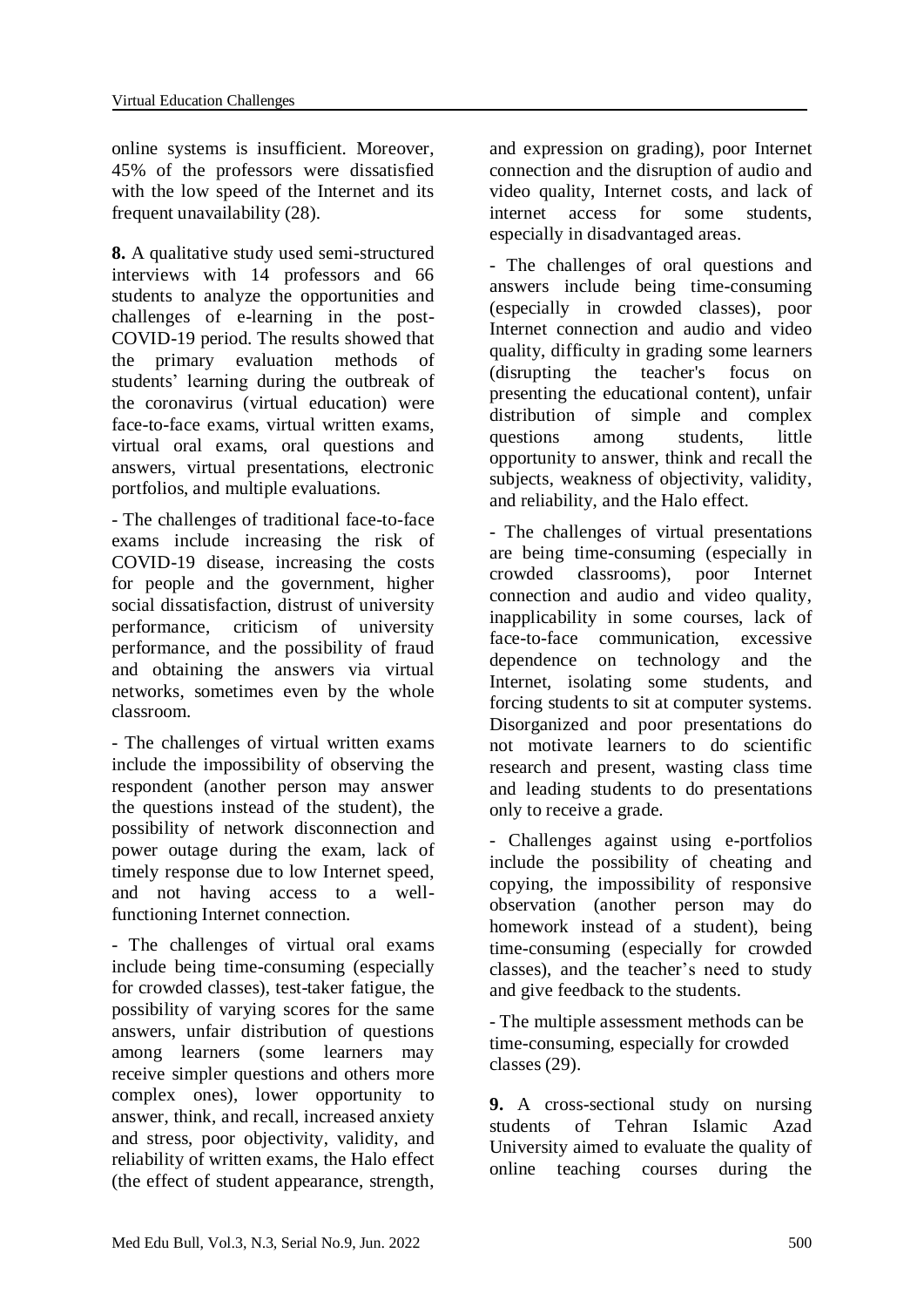COVID-19 pandemic from the perspective of nursing students. The results showed that the lowest level of satisfaction was related to technical and infrastructural problems, the imbalance between the course content and the number of classes, and dissatisfaction with the contents, assignments/tests, and feedback (30).

# **4- DISCUSSION**

 This study investigated the challenges of virtual education during the COVID-19 pandemic from the perspective of Iranian faculty members and university students. Results showed that the educational challenges following the outbreak of COVID-19 consist of three areas: infrastructural and technical challenges, challenges in the teaching-learning process, and socio-cultural challenges.

E-learning consists of educational activities via electronic tools such as audio, video, computer, network, and virtual platforms. In other words, all programs used for learning through computer networks, especially the Internet, are called e-learning (31). UNESCO defines e-learning as any educational process where all or most of the teaching is done by people who are temporarily and spatially far away from the learner, and the communication between the teacher and learner is through a printed or electronic synthetic medium (32). With the emergence of the COVID-19 pandemic, education worldwide suffered an unprecedented crisis. As there were no preparations for such a crisis, numerous problems and challenges appeared. Although higher education was challenged by the COVID-19 pandemic, especially at the beginning, it gradually took a proper approach and created opportunities out of challenges. The primary opportunities created in education include providing access to guides for virtual education, adapting assessments to reduce fraud and achieve the desired goals, education

through media, group education, more flexible learning activities and assignments, and more attention to educational content (33). A longitudinal study showed that web-based training accompanied by regular feedback from the instructor is 19% more effective than faceto-face training (34). Thiele states that this way, learners have access to more information, take responsibility for their own learning, and access instructional content whenever they wish, making the method easier and more productive (35). Several studies have shown that online education allows teachers and learners to learn in any place and time (36-38). A review study on education users' opinions about e-learning during the COVID-19 pandemic showed that due to numerous problems, the satisfaction of education users with this method is low, and they still prefer face-to-face training. Despite these findings, this study showed that most of the studies conducted in this field have emphasized the use of e-learning methods as much as possible and considered it a suitable method for education in the current situation. Also, the lack of adequate infrastructure and educational facilities has been a great challenge for providers and recipients of education (39).

The results of the present study indicated the challenges of e-learning from the perspective of students and professors. Challenges are inevitable in e-learning, similar to every other system. Identifying the challenges of e-learning is necessary to raise the attention, make the necessary forecasts, prepare and invest appropriately, and develop a strategic plan for the learning system. According to Freund, the main reasons for failure in e-learning initiatives are a lack of personalization, cooperation, and interaction and the absence of learner-centered e-learning (40). The level of development of countries affects their use of information technology. Devices such as computers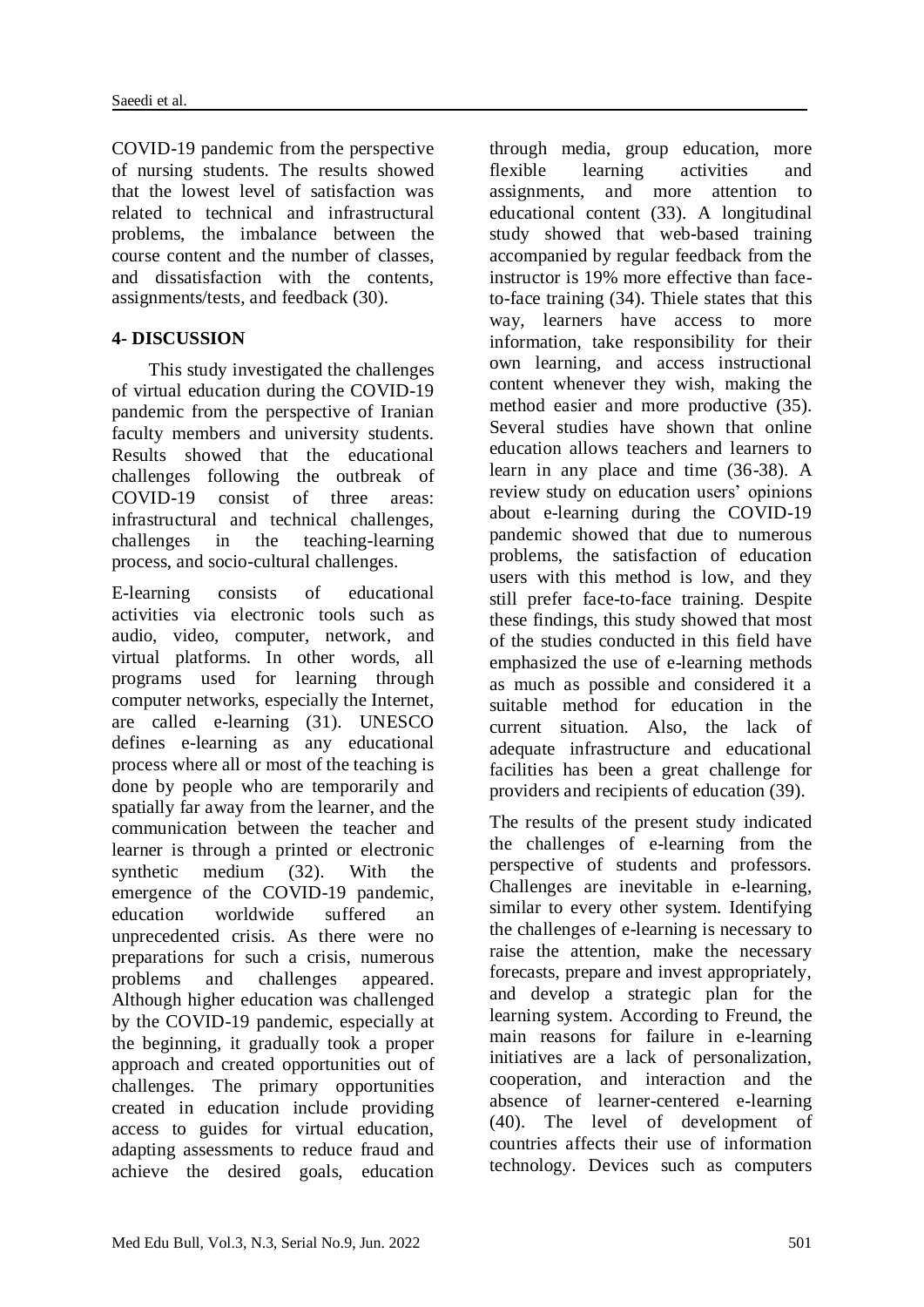and networks are expensive and not always available to the general public in less developed countries. Several studies show that interaction has a significant impact on a suitable learning environment and a better relationship with the training course. Interaction has always had a special place not only in distance learning but also in traditional education and in independent learning (39, 41). E-learning can make up a significant part of education in the current situation of the world. Many learners, teachers, and organizations welcome e-learning due to its safety and the possibility of using it in any place and time. More participation and interaction in electronic methods can significantly improve learning and satisfaction.

The basic infrastructure for the implementation of e-learning and its widespread accessibility are the necessary conditions for the success of e-learning. The learner in the online learning environment requires some background knowledge, previous experience, and mental preparation. Entering the online learning environment without knowledge and skills will waste time, lower the mood, leave the learning unfinished, and lead to failure. Therefore, it is necessary to clarify and train the use of e-learning and optimize it to meet the educational needs of the profession, life, and social activities. It is achieved by raising the level of knowledge of the learner and explaining the benefits and features of e-learning.

# **5- CONCLUSION**

 This review study showed that due to the current COVID-19 pandemic, electronic/virtual education is needed more than ever. Several studies have emphasized the need to use e-learning in the current situation to prevent the spread of COVID-19 disease. On the other hand, this method of education is associated with challenges, including problems related to the Internet (weak Internet, high cost of Internet

consumption, disconnection and connection of the Internet); problems with electronic systems (problem of connecting to the system, problem of disconnecting and connecting the system, problem of leaving the system, problem of system limitation, problem in loading the file); microphone and audio problems (sound echo, microphone connection problem, interference in sounds); problems with interaction (low virtual classroom interaction, one-sidedness, pre-planned content, lack of body language); teachers' problems (little familiarity of teachers with the system, lack of proper justification, little creativity in virtual classes, large volume of assignments, incorrect time management, the problem of attendance); students' problems (inability to use the system, inability to download related files, inability to establish communication skills); problems of the society (the issue of educational justice, the problem of holding practical courses, not holding orientation classes for professors and students). The culture and rules required for this method should be developed, and hardware and software infrastructure should be provided to optimize the benefits of e-learning facilities. Capable teachers and producing valuable content are other infrastructural factors of this training type. The COVID-19 crisis, despite all its challenges, can be an opportunity to identify weaknesses, shortcomings, and infrastructural deficiencies in e-learning and be a starting point for continuing this learning method in the future.

# **6- AUTHORS' CONTRIBUTIONS**

Study conception or design: MS, and MA; Data analyzing and draft manuscript preparation: KS, ND, and AA; Critical revision of the paper: MS, and KS; Supervision of the research: MA and ND; Final approval of the version to be published: MS, KS, ND, AA, and MA.

# **7- CONFLICT OF INTEREST:** None.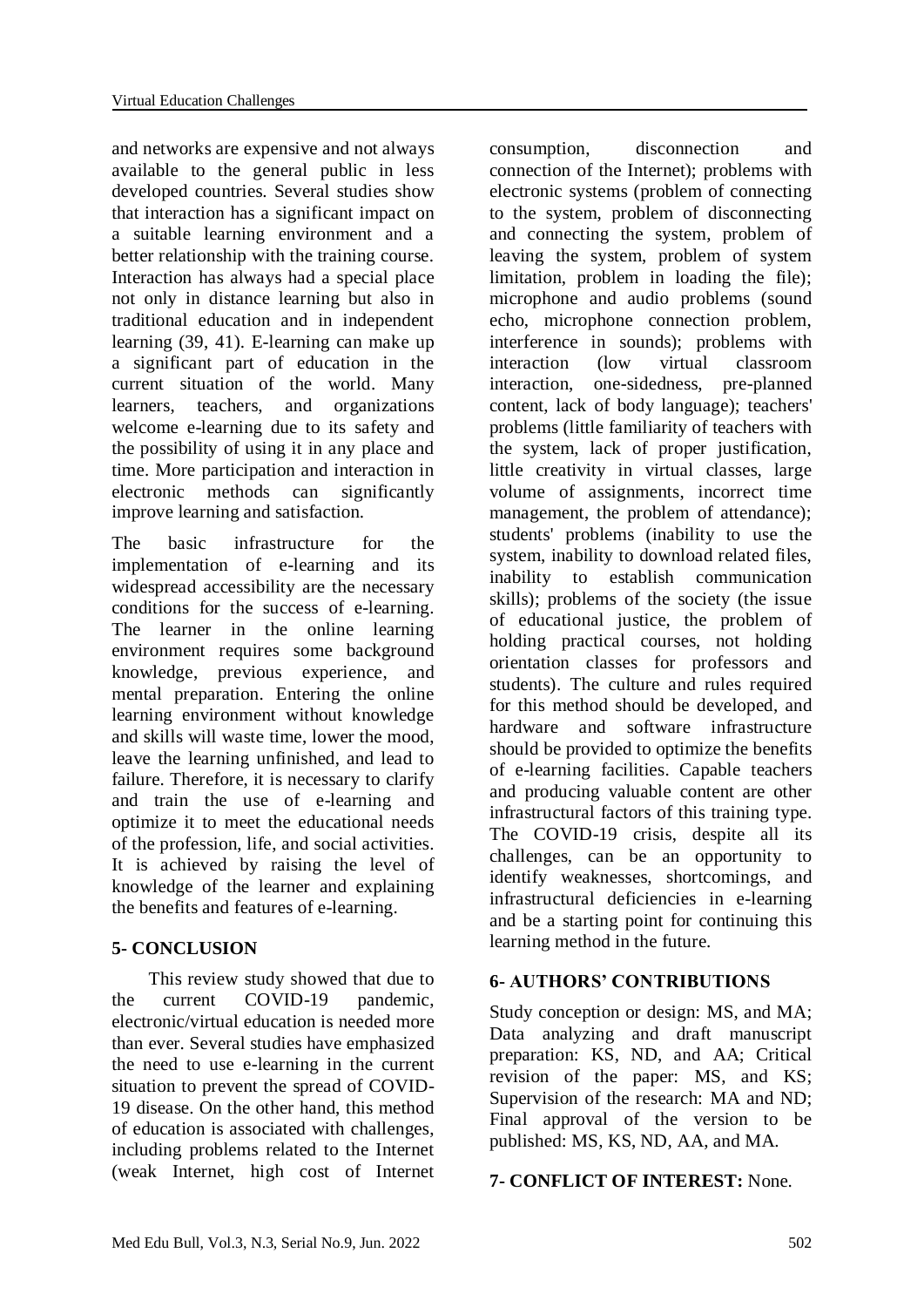#### **8- REFERENCES**

1. Chan JF-W, Yuan S, Kok K-H, To KKW, Chu H, Yang J, et al. A familial cluster of pneumonia associated with the 2019 novel coronavirus indicating person-to-person transmission: a study of a family cluster. The Lancet. 2020; 395(10223):514-23.

2. Singhal T. A review of coronavirus disease-2019 (COVID-19). The Indian journal of pediatrics. 2020;87(4):281- 86.

3. Lai C-C, Shih T-P, Ko W-C, Tang H-J, Hsueh P-R. Severe acute respiratory syndrome coronavirus 2 (SARS-CoV-2) and corona virus disease-2019 (COVID19): the epidemic and the challenges. International journal of antimicrobial agents. 2020;55(3):105924.

4. Alsoufi A, Alsuyihili A, MsherghiA, Elhadi A, Atiyah H, Ashini A, et al. Impact of the COVID -19 pandemic on medical education: Medical students' knowledge, attitudes, and practices regarding electronic learning. PLoS ONE. 2020;15 (11): 1 -20.

5. Aristovnik A, er i D, Rav elj D, Toma evi N, Umek L. Impacts of the COVID -19 pandemic on life of higher education students: A global perspective. Sustainability. 2020; 12 (20):8438.

6. Taghizadeh S, Haji J, Mohammadimehr M. A Comparative Study of the Challenges and Opportunities of Higher Education in the Corona Pandemic in Iran and around the World. NPWJM. 2020; 8 (27):47-57.

7. Murphy MP. COVID-19 and emergency eLearning: Consequences of the securitization of higher education for post-pandemic pedagogy. Contemporary Security Policy. 2020;41(3):1-14.

8. Mhlanga D, Moloi T. COVID-19 and the Digital Transformation of Education: What We Are Learning in South Africa. Education Sciences. 2020;10(7):180.

9. Johnson N, Veletsianos G, Seaman J. US Faculty and Administrators' Experiences and Approaches in the Early Weeks of the COVID-19 Pandemic. Online Learning. 2020;24(2):6-21.

10. Adeoye I, Adanikin A, Adanikin A. COVID-19 and E-learning: Nigeria tertiary education system experience. International J of Research and Innovation in Applied Science. 2020;5(5):28-31.

11. Rezaei A. Student learning evaluation during the Corona: Challenges and Strategies. Ed- ucational Psychology. 2020 Apr 20;16 55:179 -214.

12. Utomo MNY, Sudaryanto M, Saddhono K. Tools and Strategy for Distance Learning to Respond COVID-19 Pandemic in Indonesia. Journal homepage: http://iieta.org/journals/isi. 2020;25(3):383-90.

13. Liu X, Zhou J, Chen L, Yang Y, Tan J. Impact of COVID‐19 epidemic on live online dental continuing education. European Journal of Dental Education. 2020;24(4):786-89.

14. Allo MDG. Is the online learning good in the midst of Covid-19 Pandemic? The case of EFL learners. J Sinestesia. 2020;10(1):1-10.

15. Scull J, Phillips M, Sharma U, Garnier K. Innovations in teacher education at the time of COVID19: an Australian perspective. Journal of Education for Teaching. 2020;46(4):497.

16. Al-Balas M, Al-Balas HI, Jaber HM, Obeidat , Al-Balas H, Aborajooh EA, Al-Taher R, Al -Balas B. Distance learning in clinical medical education amid COVID-19 pandemic in Jordan: current situation, challenges, and perspectives. BMC medical education. 2020 Dec; 20(1): 1 - 7.

17. Al‐Taweel D, Al‐Haqan A, Bajis D, Al‐Bader J, Al‐Taweel AM, Al‐Awadhi A, et al. Multidisciplinary academic perspectives during the COVID‐19 pandemic. The International Journal of Health Planning and Management. 2020;35(6):1295-1301.

18. Ghafouri -Fard M. The boom in e learning in Iran: The potential that flourished with the Corona virus. Iranian Journal of Medical Education. 2020; 20(4): 33-4.

19. Radha R, Mahalakshmi K, Kumar VS, Saravanakumar A. E-Learning during lockdown of Covid-19 pandemic: A global perspective. International journal of control and automation. 2020;13(4):1088-99.

20. Moher D, Shamseer L, Clarke M, et al. Preferred reporting items for systematic review and meta-analysis protocols (PRISMA-P) 2015 statement. Syst Rev 2015; 4: 1.